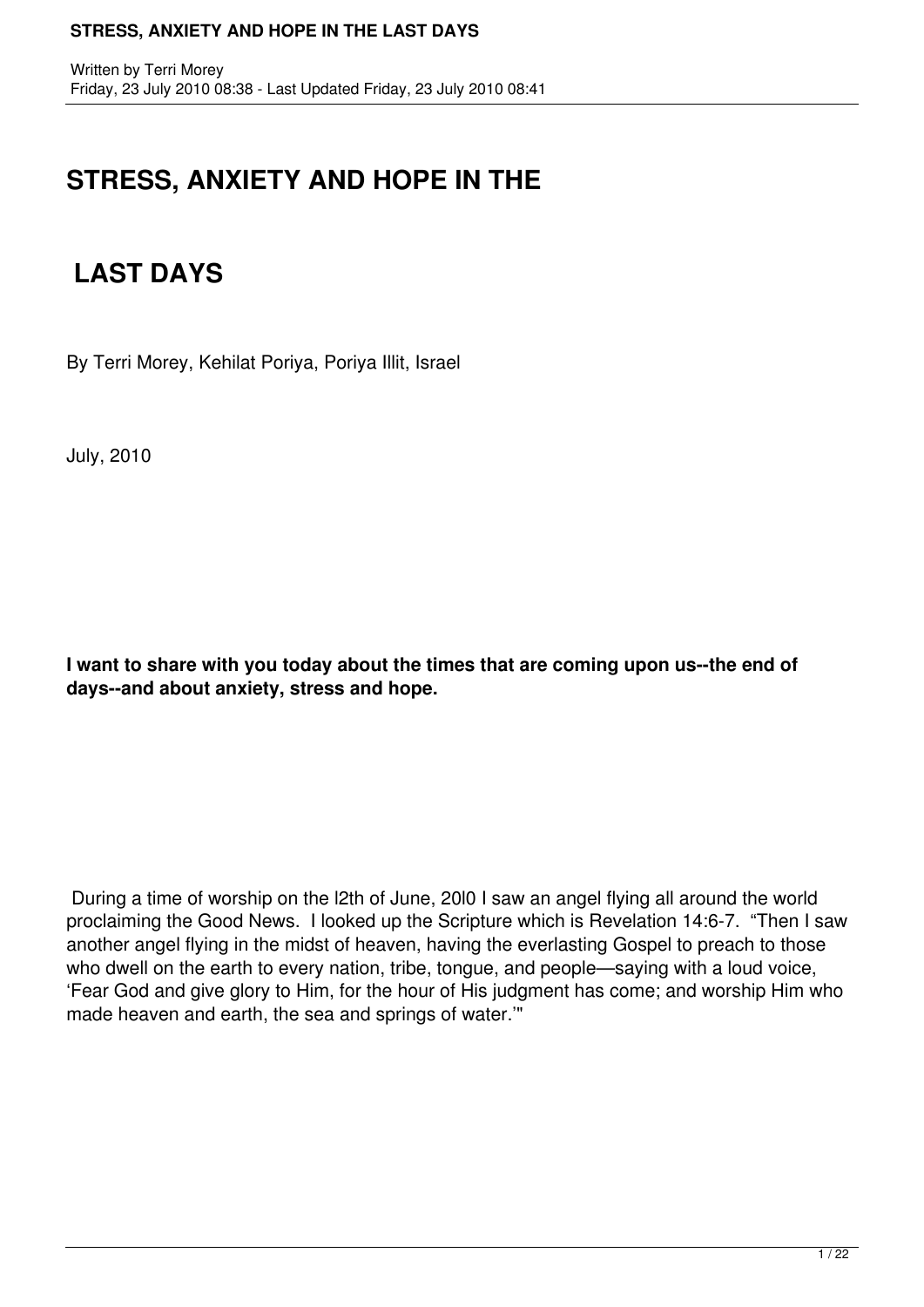Written by Terri Morey Friday, 23 July 2010 08:38 - Last Updated Friday, 23 July 2010 08:41

Then I sensed God saying: "Do a study on this."

Matthew 24:l4 tells us: "And this Gospel of the Kingdom will be preached in all the world as a witness to all the nations, and then the end will come. "

Revelation 13:7-8 tells us: "It was granted to him to make war with the saints and to overcome them. And authority was given him over every tribe, tongue, and nation. All who dwell on the earth will worship him, whose names have not been written in the Book of Life of the Lamb slain from the foundation of the world. "

The more I studied these Scriptures the more I became convinced that before final judgment begins on earth, God will release the angel in Revelation l4:6--to give men an opportunity to repent and to seek Him. We all know people who have resisted the call of God but who we believe will yield when the time comes.

Whether or not you believe in a "pre-tribulation" rapture determines much, but I am suggesting you think about what I am about to present and make up your minds now what you will do.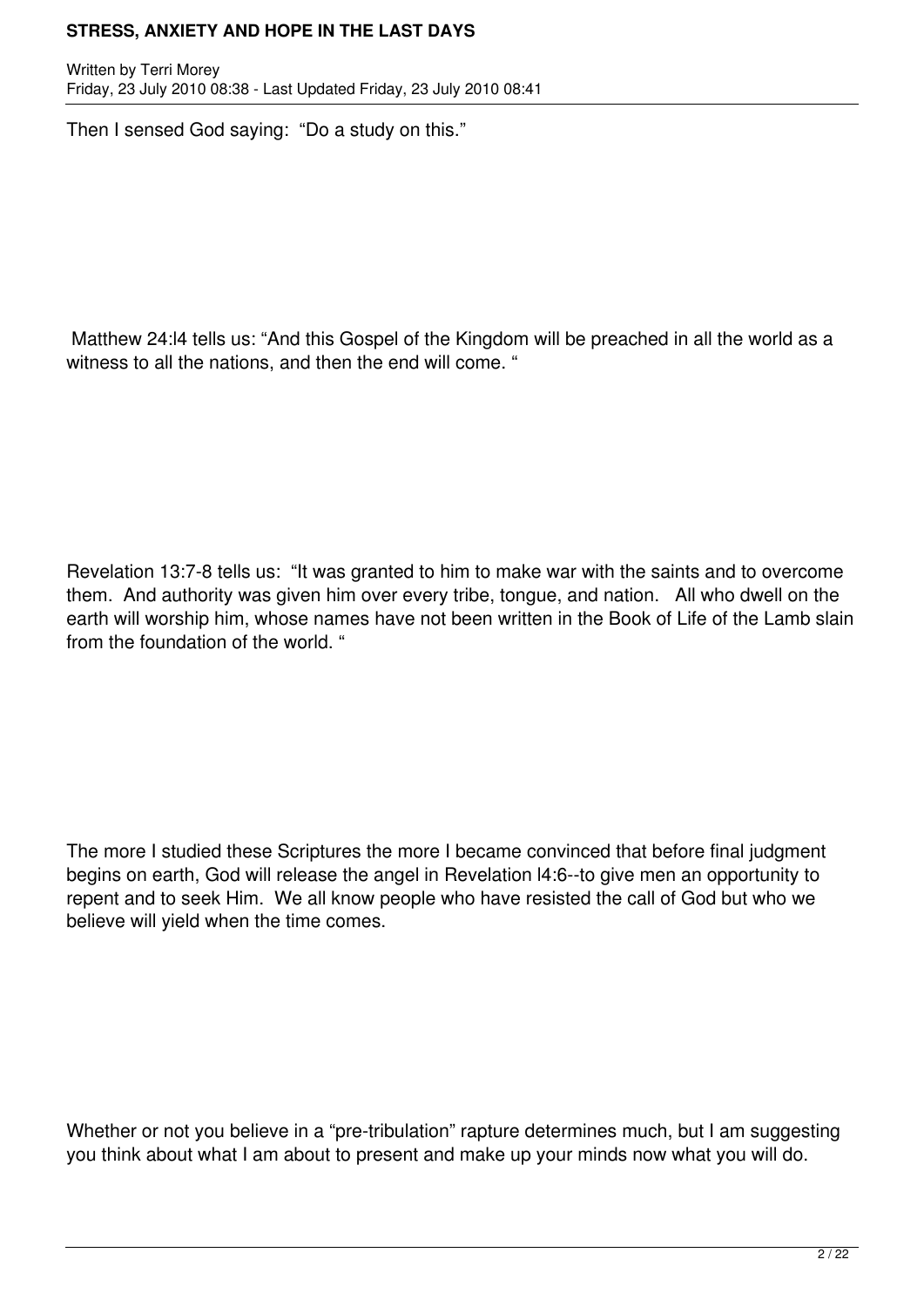Written by Terri Morey Friday, 23 July 2010 08:38 - Last Updated Friday, 23 July 2010 08:41

The use of drugs to help people who have trouble with stress and anxiety is staggering. In America 25,000,000 people seek help for depression. 90% of these people are given prescriptions for anti-depressant drugs. Proverbs 12:25 says: "Anxiety in the heart of man causes depression, But a good word makes it glad."

I have a book called "Be in Health", written by Henry Wright, and in reading the book for two consecutive days, I noticed that most of the spiritual roots of disease are caused by stress, anxiety and fear.

In his book *When Jesus Returns*, David Pawson states: "One reason that there is so much terror and fear among so many Christians concerning the end times, the Antichrist and the Tribulation period that they just want to escape, is clearly because we have lost our hope! People neither know what God is doing, nor where they are going. How can they have any hope?"

How urgently true Biblical hope must be restored among God's people today! We must heed the prophetic word in the Scriptures. We will not make it in the days ahead without it.

Suppose you are living on earth when you are required to take a mark in order to buy or sell? You are battling with anxiety and have been taking drugs to keep the problem in balance but now you cannot buy the drug…because you have not taken the mark.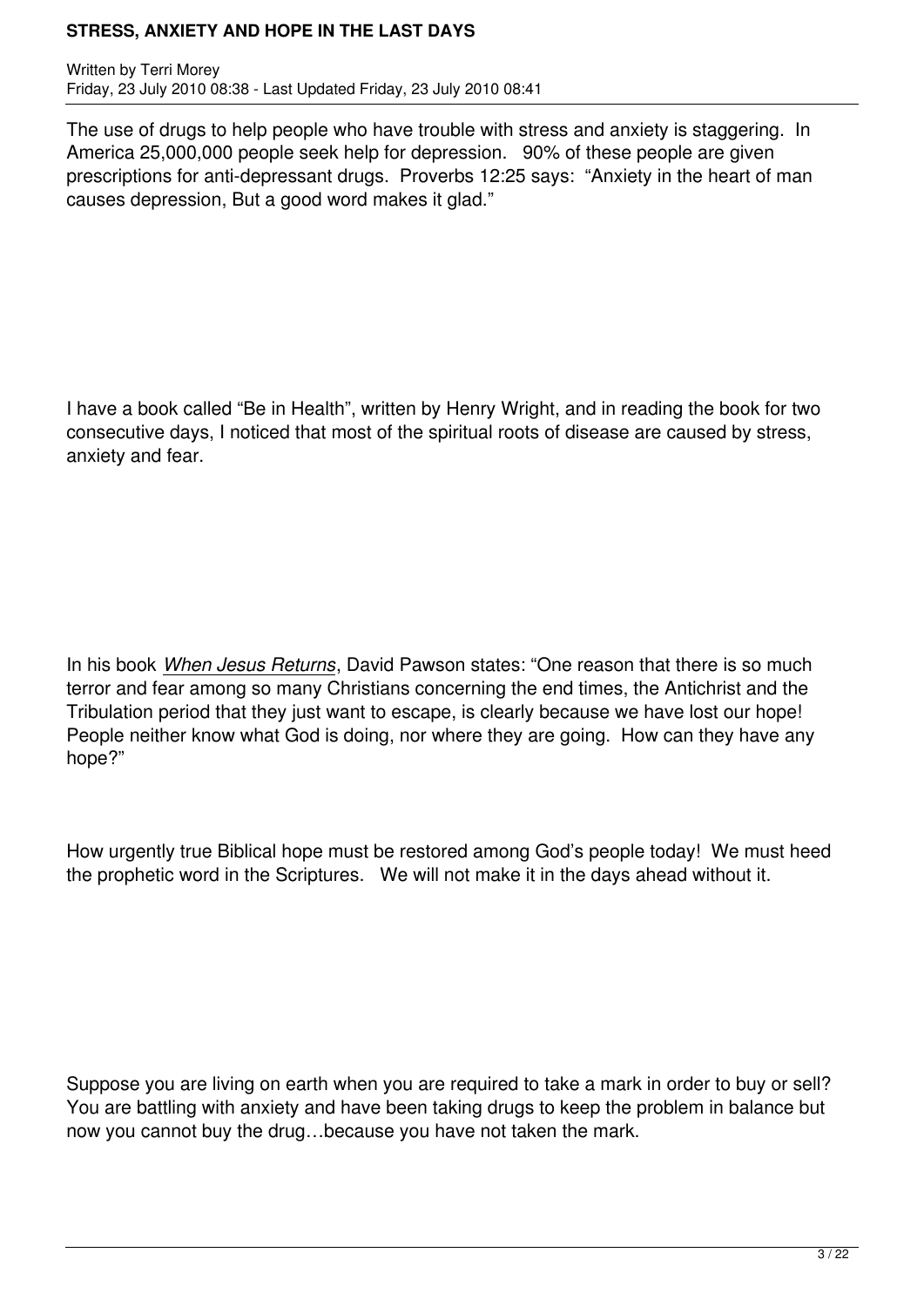Written by Terri Morey Friday, 23 July 2010 08:38 - Last Updated Friday, 23 July 2010 08:41

Recently I have I had a severe case of panic attacks. This was something new to me; in my life this had never been a problem before….and of late it had become so bad, that my husband really noticed. To him it was reality and very disturbing. I had not gone to my doctor for help; I knew this could not be the answer. I can compare what was happening to me as a frog being put into water, and slowly he was being boiled alive, but it was happening so gradually he never felt it.

When I became overcome by panic in pressure situations I could not even think straight, my emotions ran me; at times I could not speak without stuttering. My voice became very loud and I flew into a rage. I just wanted to hurl something or I just felt inside and often said: "Take my life, Lord; take me home. I cannot cope here any more."

Even as I uttered those words I deeply hurt inside at the terrible things I was saying. I had no control over my speech. I looked at my beloved husband with absolute hatred.

It still did not dawn on me that I was going to my husband before going to God. I cried out to God after the explosion, not before.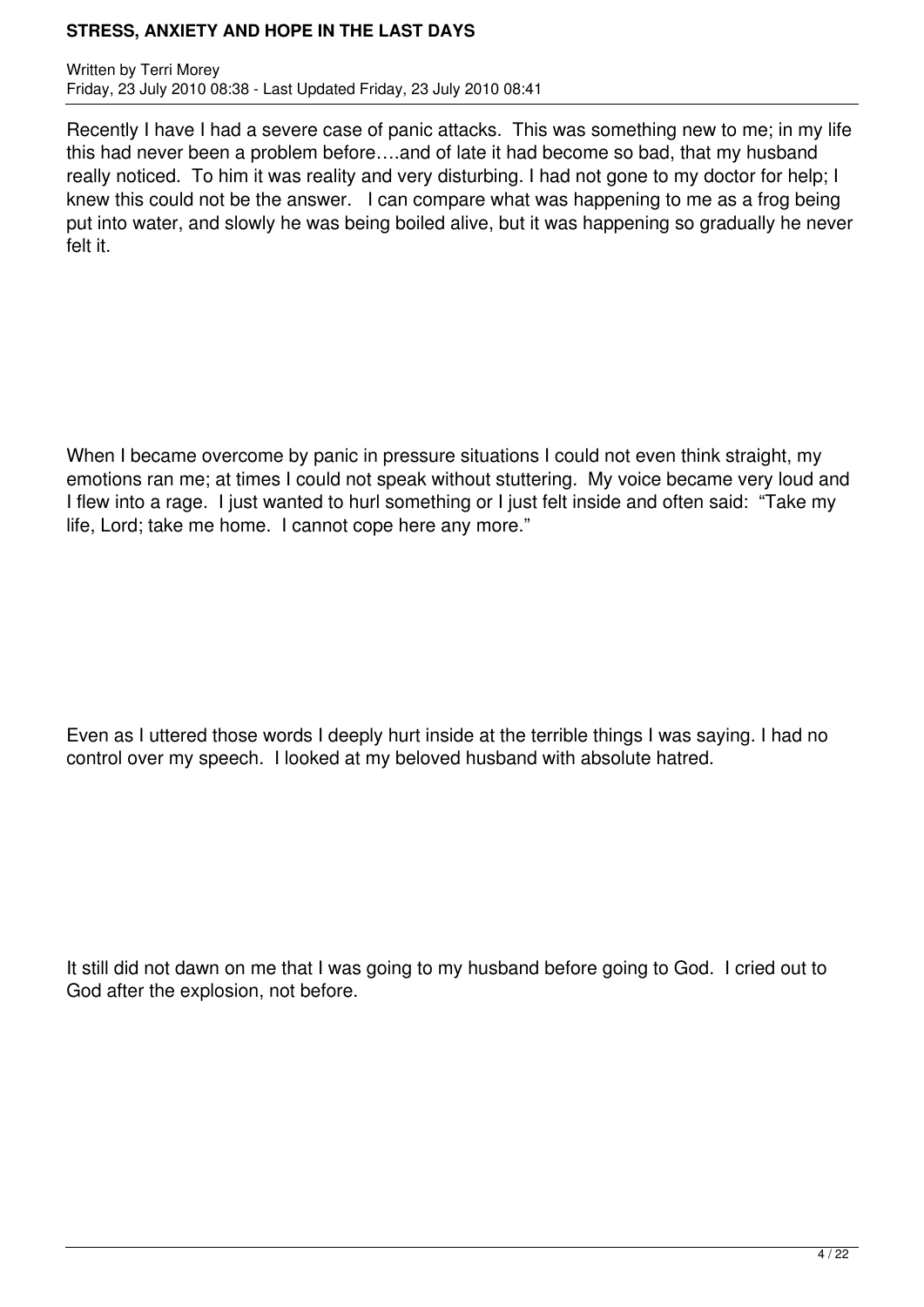Written by Terri Morey Friday, 23 July 2010 08:38 - Last Updated Friday, 23 July 2010 08:41

The woman of God that I was held no meaning to me when a panic attack took over.

Reason and prayer were out of the picture for too long.

This last May, as we were getting ready to leave for a vacation, to go to England and Ireland, I was in one of those places. We had just finished a very big Shabbat service with a Bar Mitzva, our 5 year anniversary celebration and a "Pot blessing" communal meal for about 50 people! Then Eric, my husband, called an emergency Elder's meeting in our last hour before leaving. The car we were driving had had overheating problems. The mechanic said it was "fixed" but I had reservations. It was possible we might have to stop along the way to refill the water and maybe be late for our plane. I was in major stress.

I left Israel consumed with stress and anger and could not speak to my husband until we arrived in England many hours later. It was a very quiet trip!

Once in Ireland, I had a dream. In this dream I saw the passage from Psalms 55:22: "Cast your burden on the LORD, And He shall sustain you..." I understood in the dream, that it was MY DECISION to allow the Lord to take the burden. He has already provided the grace to see me through anything I came to Him about, but it is my decision. I have to cast my burdens on Him.

As I realized this, I began to weep and repent for not allowing the Lord that place in my life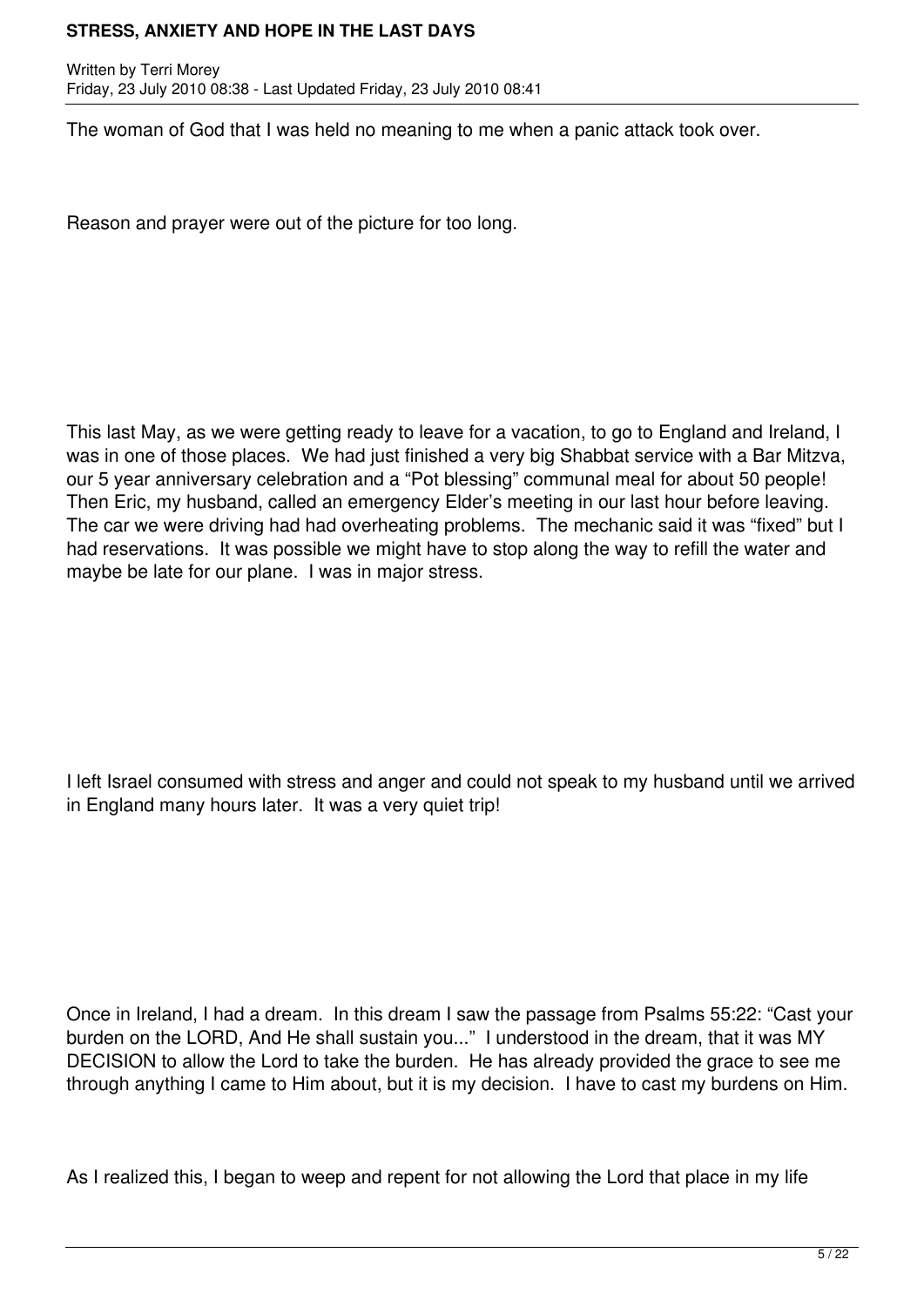Written by Terri Morey Friday, 23 July 2010 08:38 - Last Updated Friday, 23 July 2010 08:41

where He would be Lord, instead I went to my husband first, and placed my hopes in him not God. Instantly I was healed of my disorder and instantly I was at peace and I believe I will remain in this state when troubles come.

I knew I would be tested again, I knew that of course, the word tells me: "I have come to give you life; the enemy has come to steal, kill and destroy." John l0:l0

I am proclaiming these Scriptures.

"For this reason I also suffer these things; nevertheless I am not ashamed, for I know whom I have believed and am persuaded that He is able to keep what I have committed to Him until that Day." ( 2 Timothy 1:12)

Joseph told his brothers after revealing himself to them in Egypt: "But as for you, you meant evil against me; *but* God meant it for good, in order to bring it about as *it is* this day, to save many people alive. Now therefore, do not be afraid; I will provide for you and your little ones..." (Genesis 50:20-21a)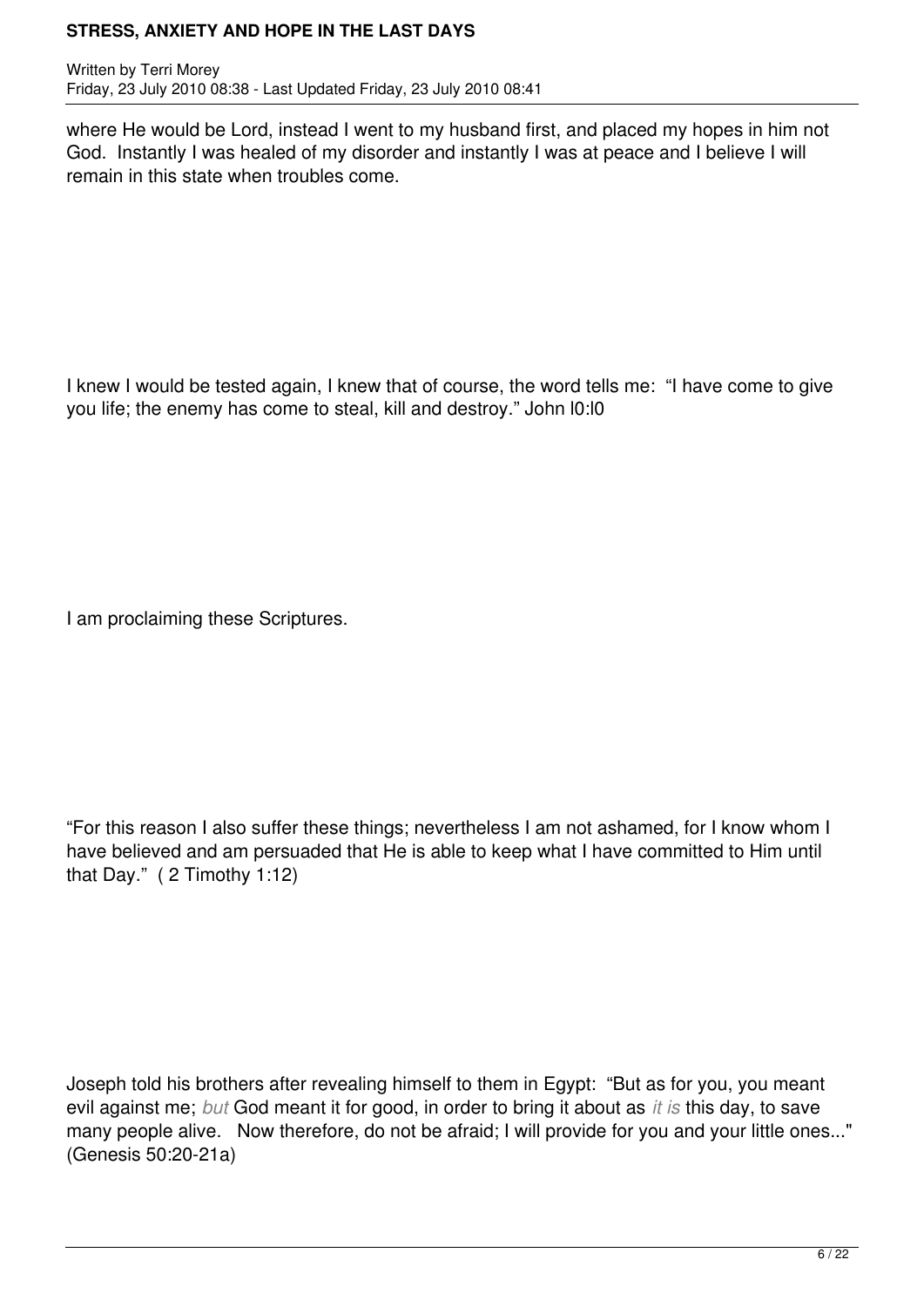Written by Terri Morey Friday, 23 July 2010 08:38 - Last Updated Friday, 23 July 2010 08:41

Today, I look at our situation in Israel and I hear reports that rockets are targeted for every major city in the land.

In the Lebanese war, hundreds of Katyusha rockets landed in our city of Tiberias. One actually hit right next door to a factory many of our friends work in. Many times we were confined to our bomb shelters while rockets were raining down on us almost daily.

Iran is threatening to wipe us off of the map, and most of our neighbors are in agreement.

Oil is spilling causing havoc on the East coast of America and that is just one of the many crises we read about.

Time magazine in July, 20l0 states that l5,000,000 people worldwide are seeking refuge--unsafe at home and not wanted any where else. The situation in the world is gloomy.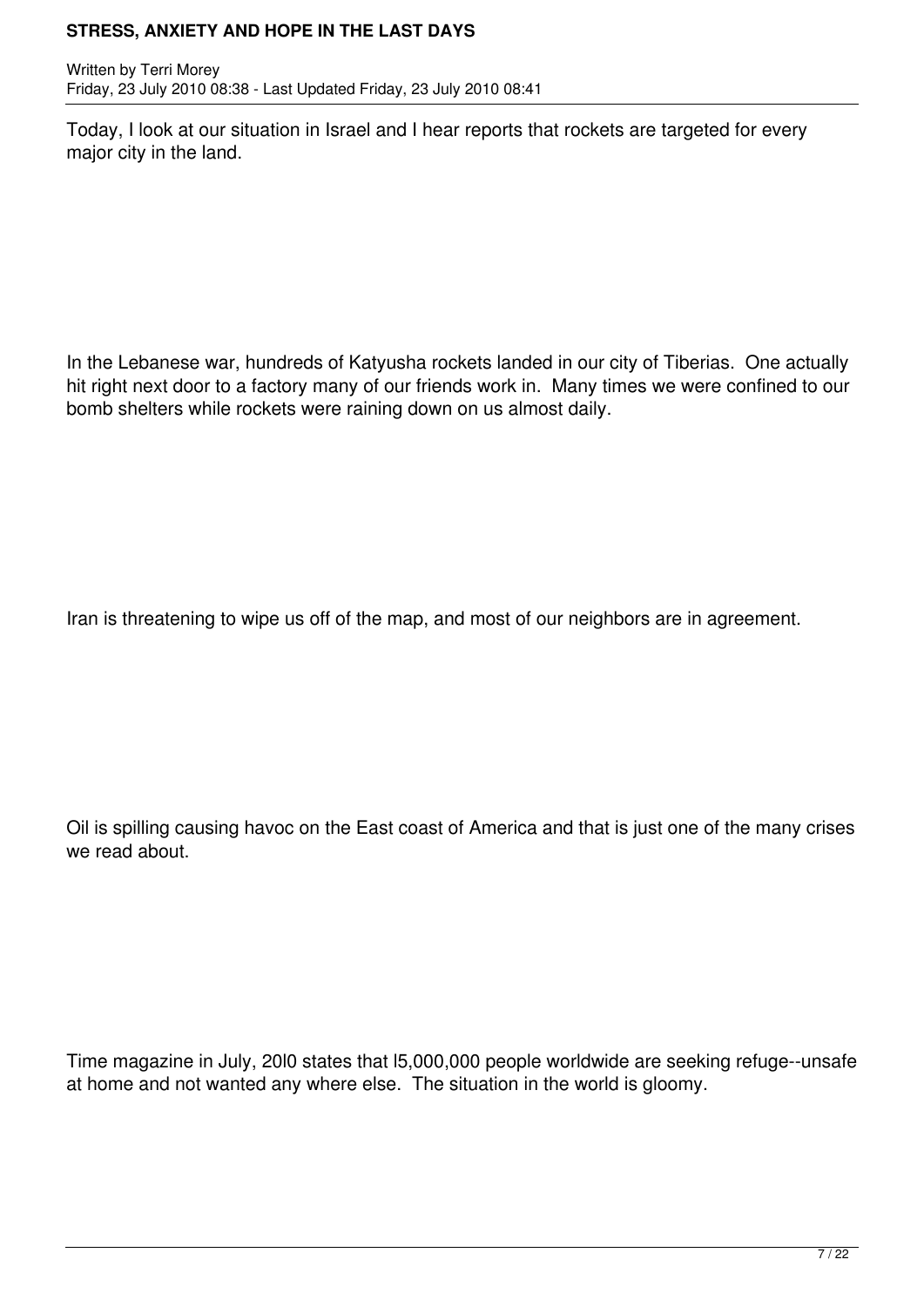Written by Terri Morey Friday, 23 July 2010 08:38 - Last Updated Friday, 23 July 2010 08:41

During the holocaust Jews had found ways to get on a ship to carry them to freedom from what awaited them in the death camps and no one opened their doors to let them come into their countries. Canada and America were amongst those who refused them entry and sent them back to die.

Ecclesiastes 1:9 says: "That which has been *is* what will be, That which *is* done is what will be done, And *there is* nothing new under the sun." Another way to say that is: "History repeats itself."

We read in Revelation 13:16-17: "He causes all, both small and great, rich and poor, free and slave, to receive a mark on their right hand or on their foreheads, and that no one may buy or sell except one who has the mark or the name of the beast, or the number of his name. "

 If we take that mark, we will not enter heaven when we die (Revelation 14:9-11). We will be cut off eternally.

If, as many believe, we are conveniently raptured out of here before the 7 year Tribulation period (also known as Jacob's Trouble, Jeremiah 30:7), we will be in heaven rejoicing. But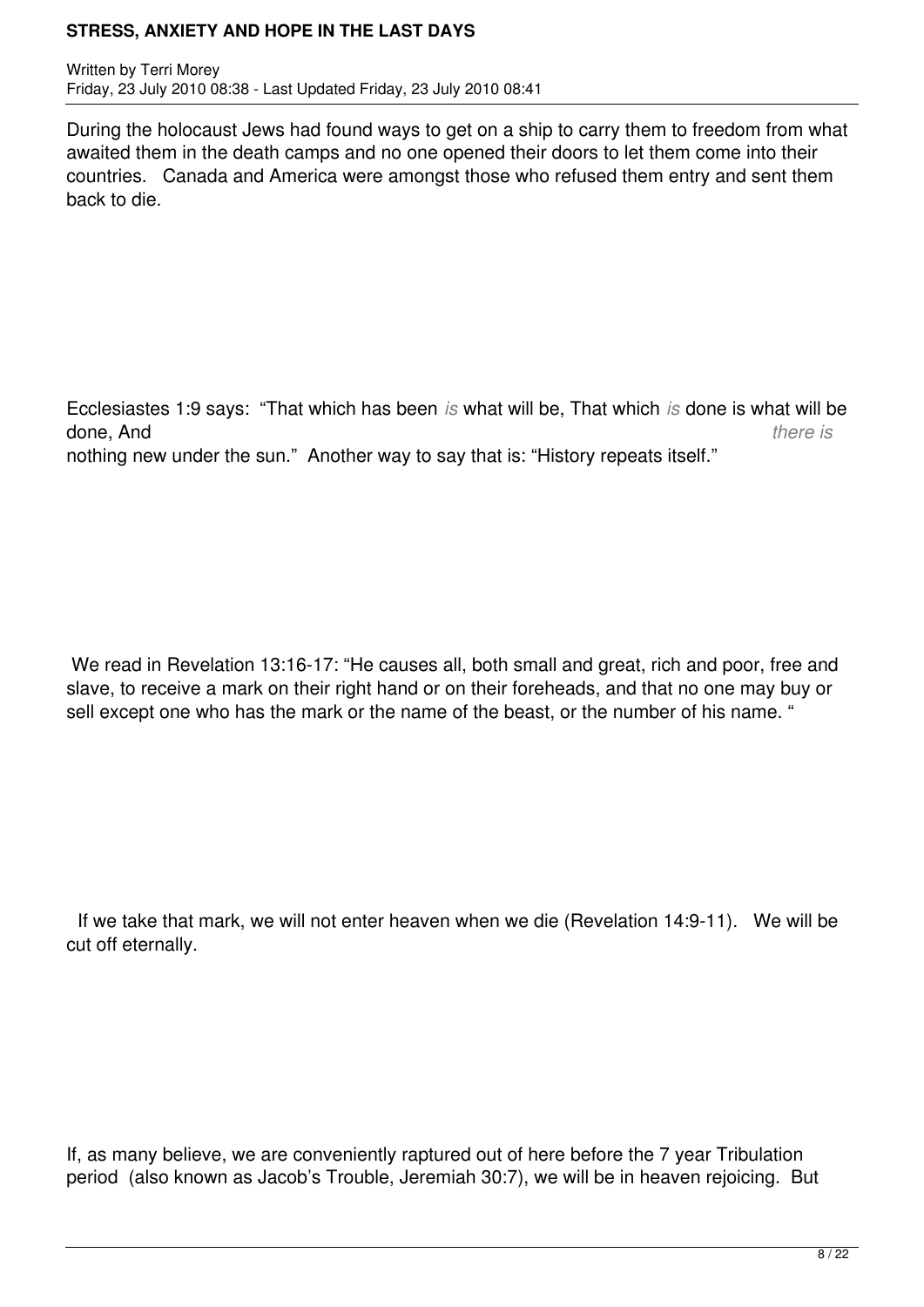Written by Terri Morey Friday, 23 July 2010 08:38 - Last Updated Friday, 23 July 2010 08:41

what if we are here during that time? There are many different positions related to this: "Pre-tribulation," "Mid-tribulation" or "Post-tribulation." One thing for sure--there WILL be a tribulation. I and my husband and many others believe we will be going through some or all of it. We have always believed we would be used greatly at the time of the end.

There are some who believe that the purpose of the Tribulation is to prepare the nation of Israel for her Messiah. I believe this is part of the truth.

I also believe Israel is the safest place in all the world for a Jew to live. I believe anti-Semitism will drive Jews back to the land of Israel. God has told us in His word (Ezekiel 36:24): "For I will take you from among the nations, gather you out of all countries, and bring you into your own land."

In Jeremiah 16:16 God says: "'Behold, I will send for many fishermen,' says the LORD, 'and they shall fish them; and afterward I will send for many hunters, and they shall hunt them from every mountain and every hill, and out of the holes of the rocks.'" He will use even anti-Semitism to accomplish His purposes for His people.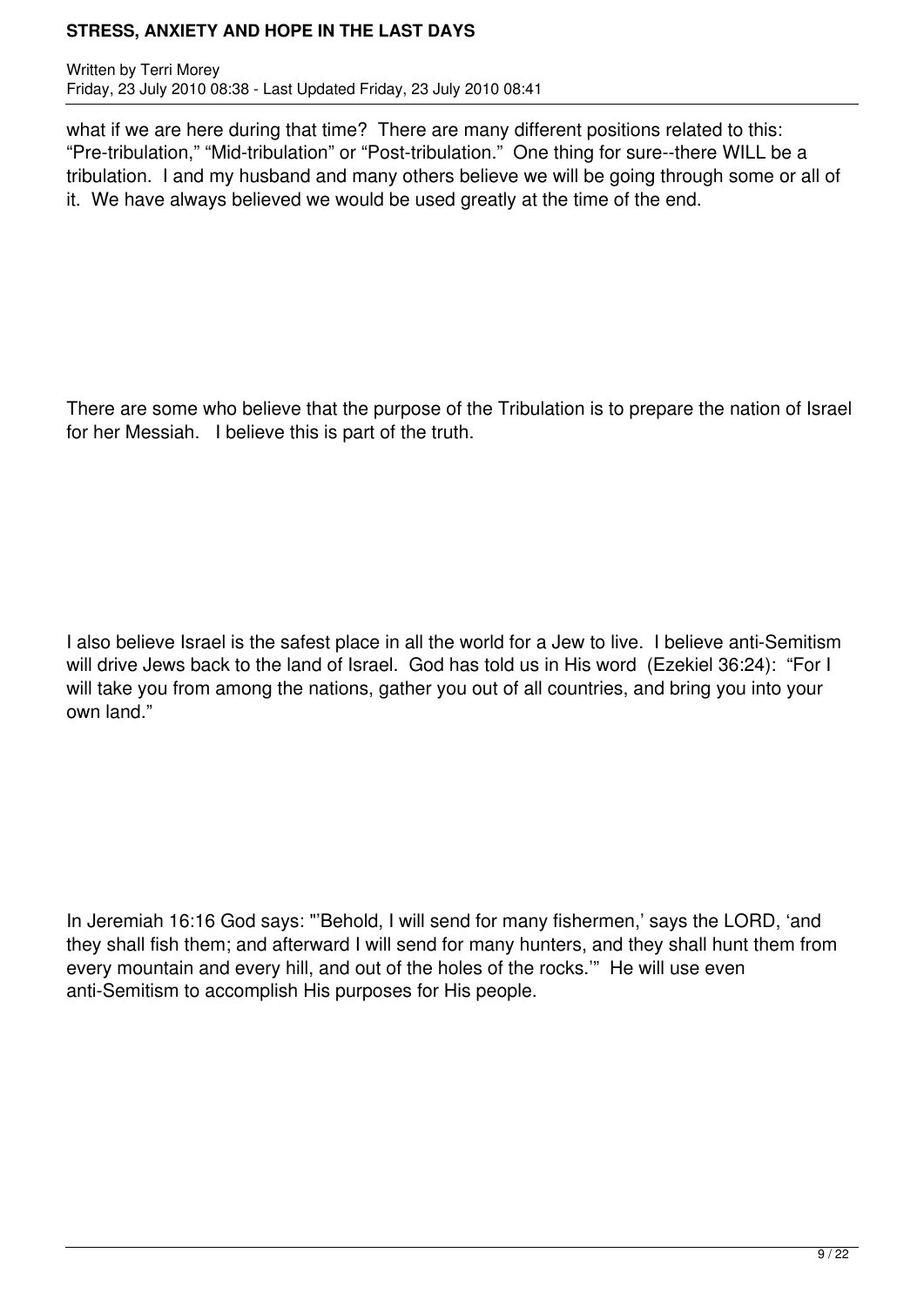Written by Terri Morey Friday, 23 July 2010 08:38 - Last Updated Friday, 23 July 2010 08:41

This is the stand we are taking concerning the coming of Jeremiah 30:7…"the time of Jacob's trouble."

With Jacob's Trouble coming upon the Jewish people there is also a promise at the end of the Scripture. "Alas! For that day *is* great, So that none *is* like it; And it *is* the time of Jacob's trouble, **But he shall be**

saved out of it. (Jeremiah 30:7)

It seems to us that the time of Jacob's trouble is really a time of salvation for Israel and not of judgment.

In seeking others opinions on Jacob's Trouble and gathering information from people I know who I consider to be scholars...I see that many hold different views on this passage of Scripture.

Some believe it has happened before, but will happen again, and I suggest the following as the position I am taking: Jacob is saved out of his trouble because it is the day when God brings salvation to His people, the "day when Jacob will serve their Lord and David their king whom I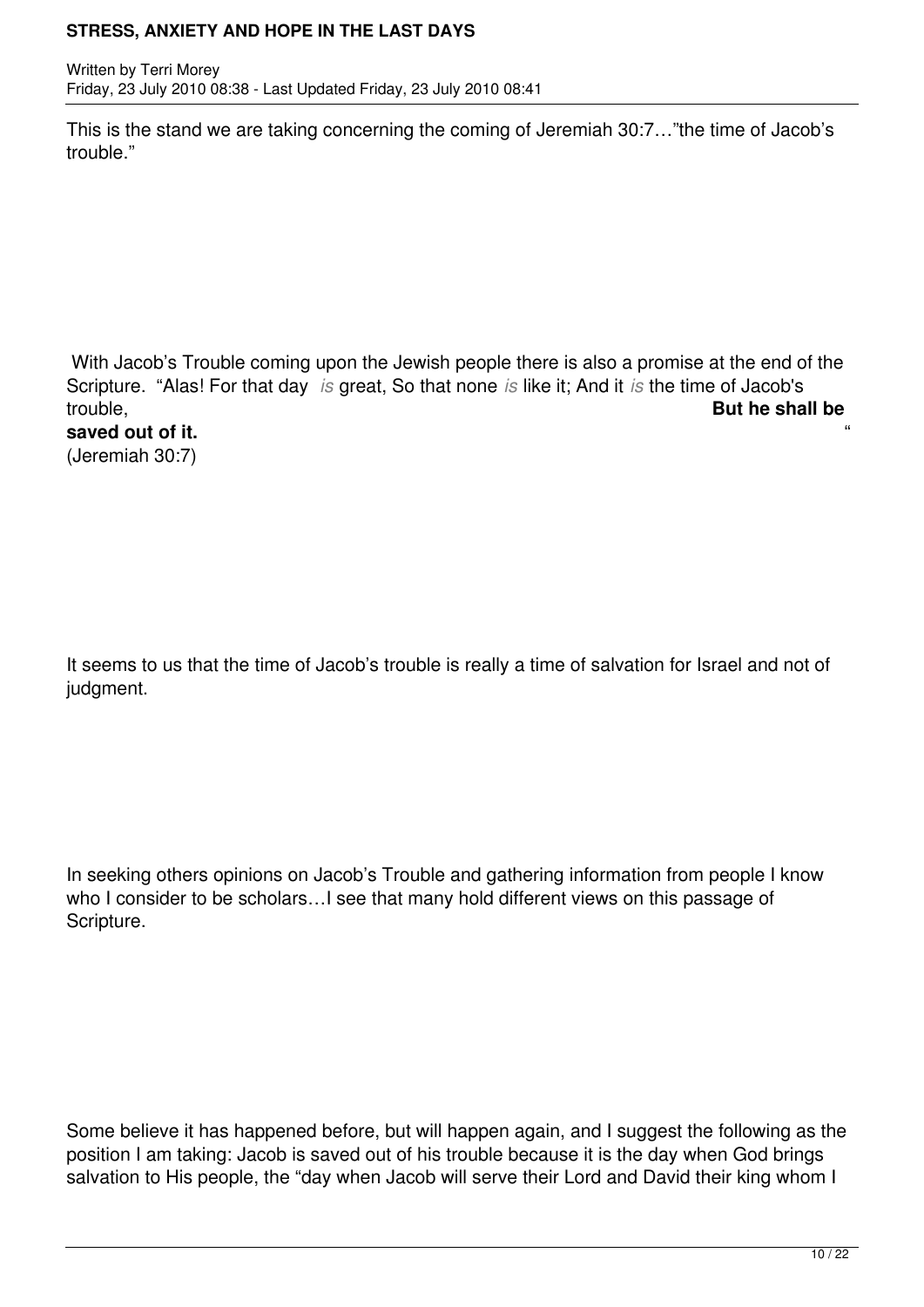Written by Terri Morey Friday, 23 July 2010 08:38 - Last Updated Friday, 23 July 2010 08:41

will raise up for them." (Jer 30:9). This is the time that Zechariah spoke about in Zech I2:10-13:6. This is followed up by the judgment of the nations and the establishment of the Kingdom of God upon the earth, Zechariah l4.

"At that time Michael shall stand up, the great prince who stands *watch* over the sons of your people; And there shall be a time of trouble, such as never was since there was a nation, *Even*

to that time.

## **And at that time your people shall be delivered, Every one who is found written in the book."**

 This passage from Daniel 12:1 is almost identical to the description of the end time from Matthew 24:21-22 and other similar passages, and also echoes Jeremiah 30:7.

Also we are told in Romans ll:26: **"And so all Israel will be saved",** as it is written: 'THE DELIVERER WILL COME OUT OF ZION, AND HE WILL TURN AWAY UNGODLINESS FROM JACOB…'  $\alpha$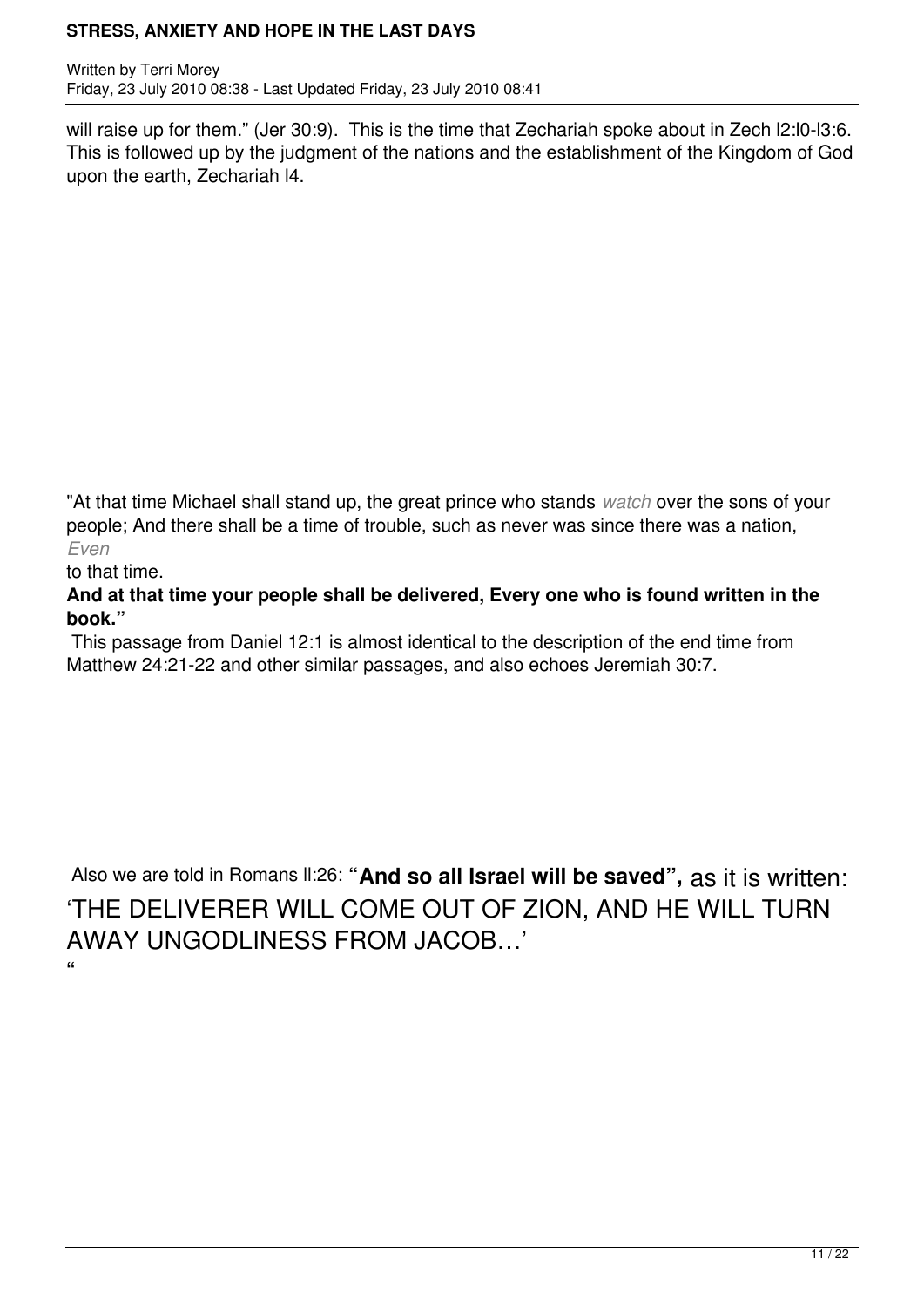Written by Terri Morey Friday, 23 July 2010 08:38 - Last Updated Friday, 23 July 2010 08:41

Look what happens when we are back in the Land!!, "Then I will sprinkle clean water on you, and you shall be clean; I will cleanse you from all your filthiness and from all your idols. I will give you a new heart and put a new spirit within you; I will take the heart of stone out of your flesh and give you a heart of flesh." (Ezekiel 36:25-26)

Presently we have more Jews living in Israel than any other place on earth, more than one third of all the Jews in the world! This has come about in the last few years.

As it says in Romans 10:2 the Jewish people have a zeal for God without knowledge, and when they finally see the truth, they will be the witnesses God has intended them to be.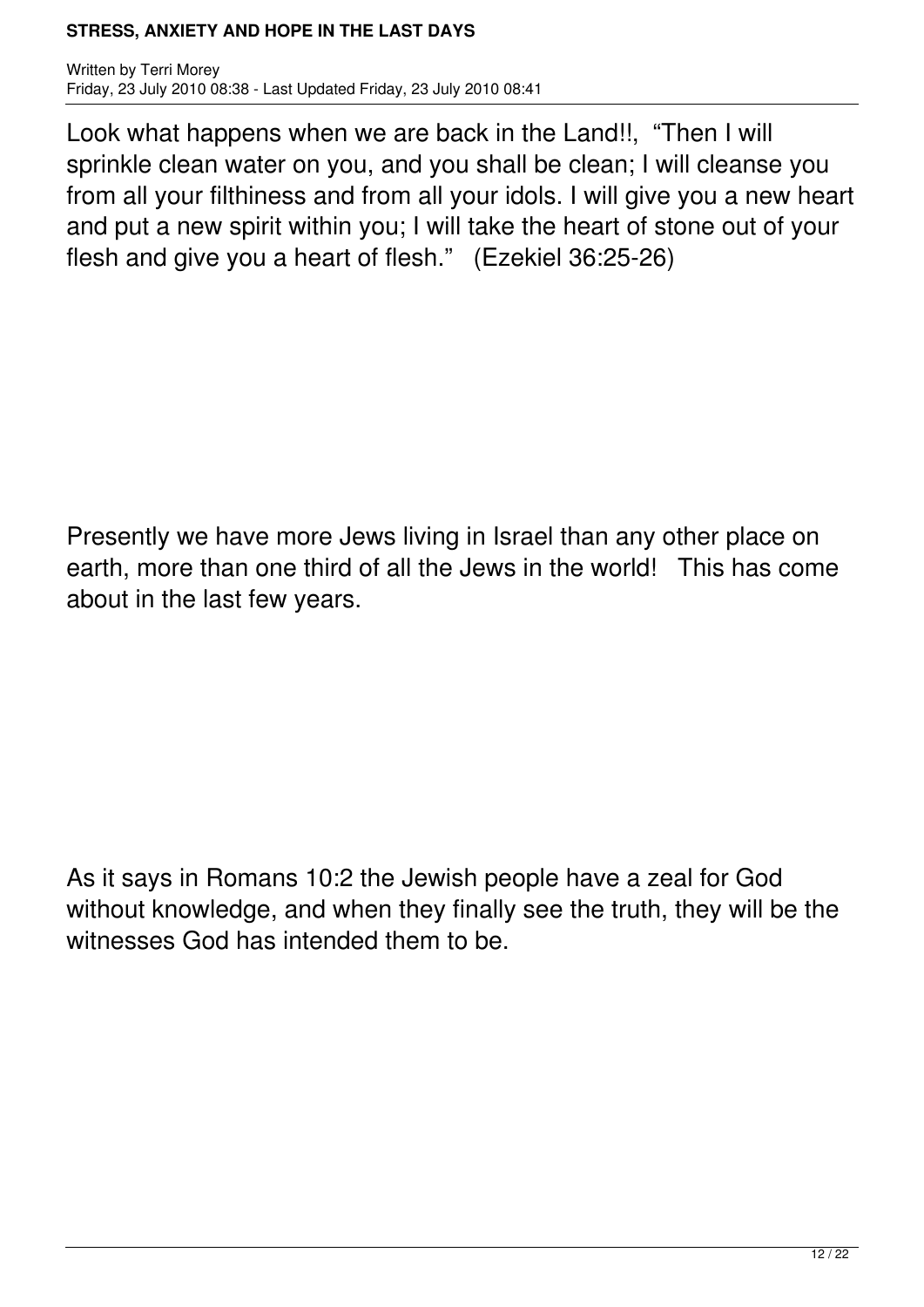Written by Terri Morey Friday, 23 July 2010 08:38 - Last Updated Friday, 23 July 2010 08:41

"'You *are* My witnesses,' says the LORD, 'And My servant whom I have chosen, That you may know and believe Me…'" (Isaiah 43:10). We will be the ones who will tell the world there is only One God.

I did a study on *Believing God* with Beth Moore and she says the Lord told her: "My bride is paralyzed by unbelief." She also states in this book: "Do you take God at his word, believing what He has told us, or do you just believe in His existence and the salvation He offers?" The Lord told her: "I didn't ask you to believe IN Me, I asked you to believe ME."

What will happen to mankind? Supposing you shared your faith with many who did not accept salvation when you presented it to them, but during this time of duress they will accept and become believers. They are then faced with a reality…if they do not take this mark, how will they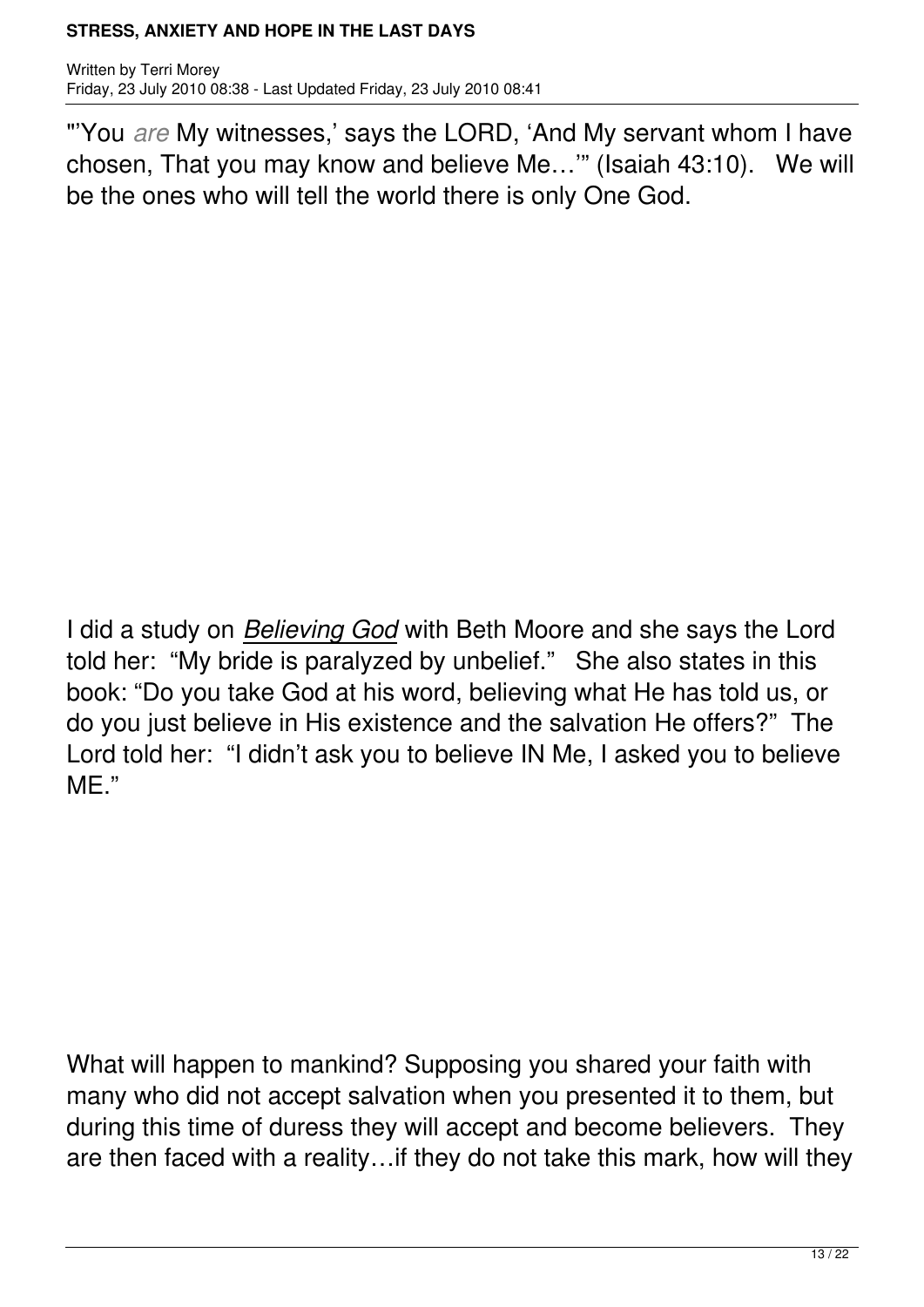live?

The comforting words of Scripture tell me: "In the multitude of my anxieties within me, Your comforts delight my soul." (Psalms 94:19)

"I sought the LORD, and He heard me, And delivered me from all my fears…This poor man cried out, and the LORD heard *him,* And saved him out of all his troubles. The angel of the LORD encamps all around those who fear Him, And delivers them." (Psalms 44:4, 6-7)

 "Rejoice in the Lord always. Again I will say, rejoice! …Be anxious for nothing, but in everything by prayer and supplication, with thanksgiving, let your requests be made known to God; and the peace of God, which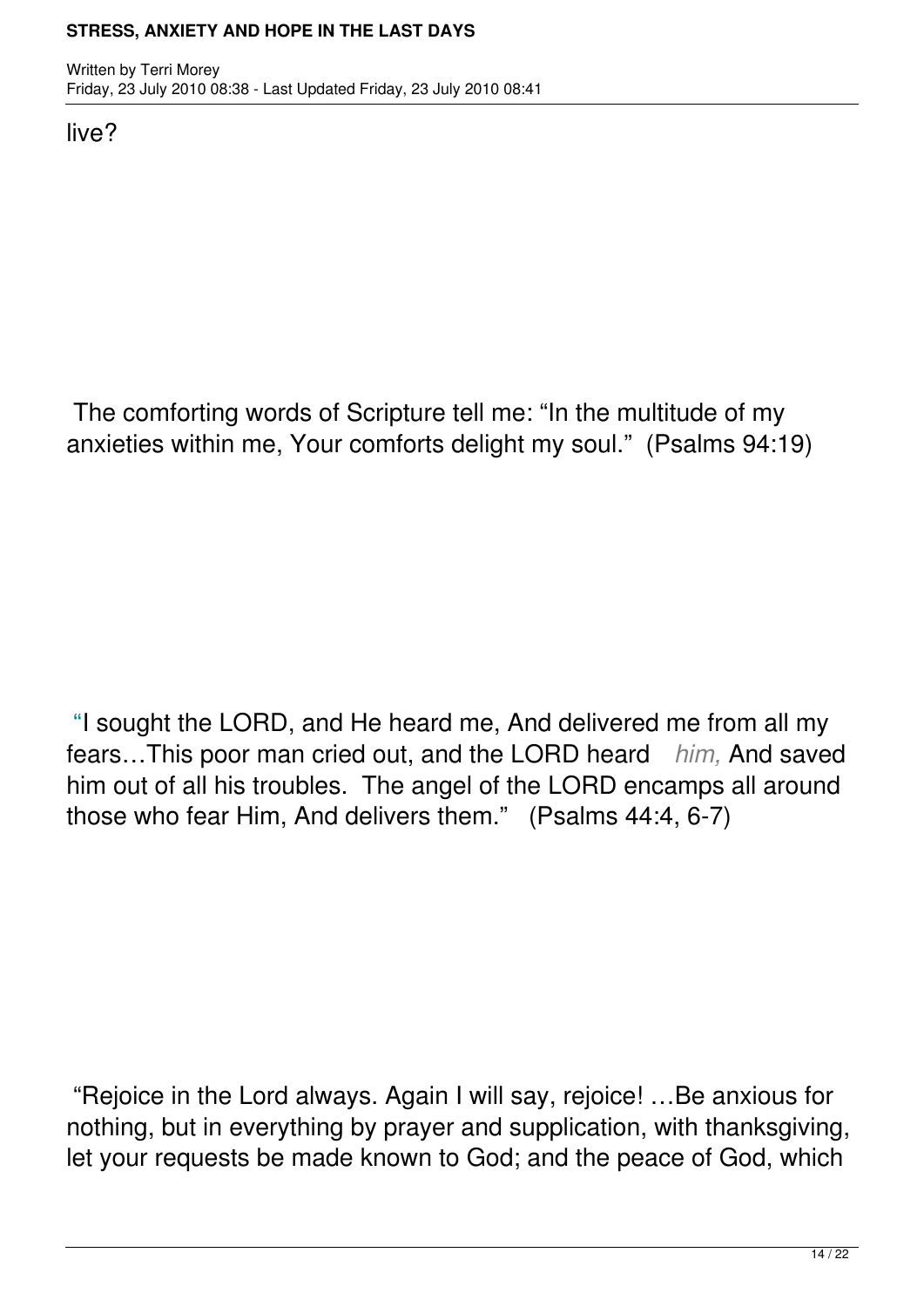Written by Terri Morey Friday, 23 July 2010 08:38 - Last Updated Friday, 23 July 2010 08:41

surpasses all understanding, will guard your hearts and minds through Christ Jesus." (Philippians 4:4, 6-7)

On checking the words. "Hope," "Trust," "Faith" and "Fear not"….I found that these words are mentioned in the Bible l,081 times!

Many years ago, I changed my name to Faith. The word "Faith" occurs in Scripture 402 times. I cling to His words: "Without faith it is impossible to please Him." (Hebrews 11:6)

A wise woman spoke these words which have become a life motto for me: "I cannot change the world; but I can change the world I am in."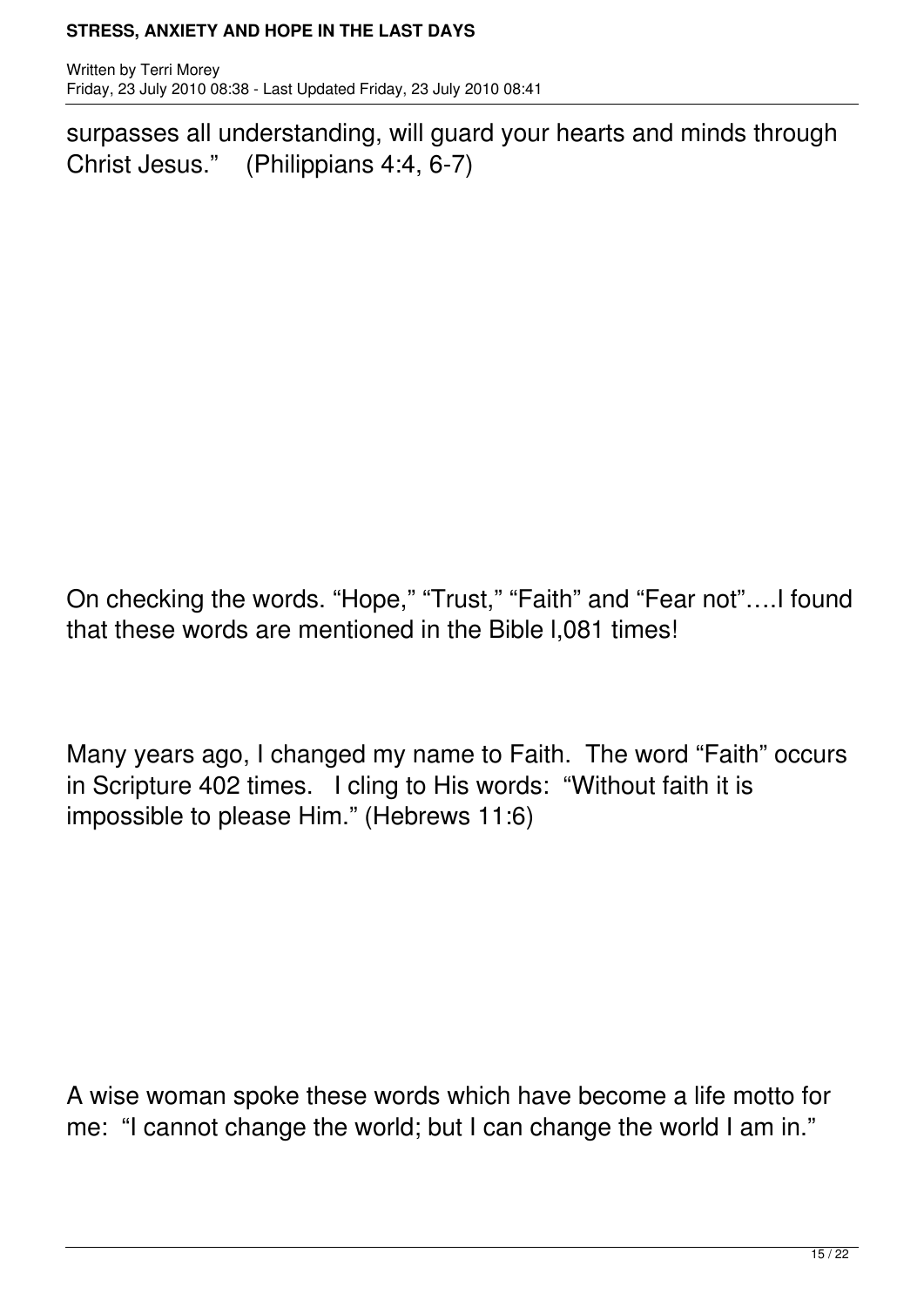Written by Terri Morey Friday, 23 July 2010 08:38 - Last Updated Friday, 23 July 2010 08:41

In his book,*The Power of One Christ-like life*, by Francis Fangepane made the following statement: "Many people try to predict either the day of Christ's return or the time when judgment will begin in the world. However, we behold another reason why Jesus said no one knows the day or the hour of His return (Mathew 24:36). Prayer changes the mind of God. In fact, Jesus told us regarding tribulation to "Pray that your flight may not be in the winter"(v.20). WE minimize its impact, but prayer actually can influence the season when the Great Tribulation will begin.

I once heard a wise man say: "Prayer changes things, and God is still on His throne."

Either we believe God or we do not. We need to believe God when he says in Proverbs 3:5-6: "Trust in the LORD with all your heart, and lean not on your own understanding; in all your ways acknowledge Him, And He shall direct your paths."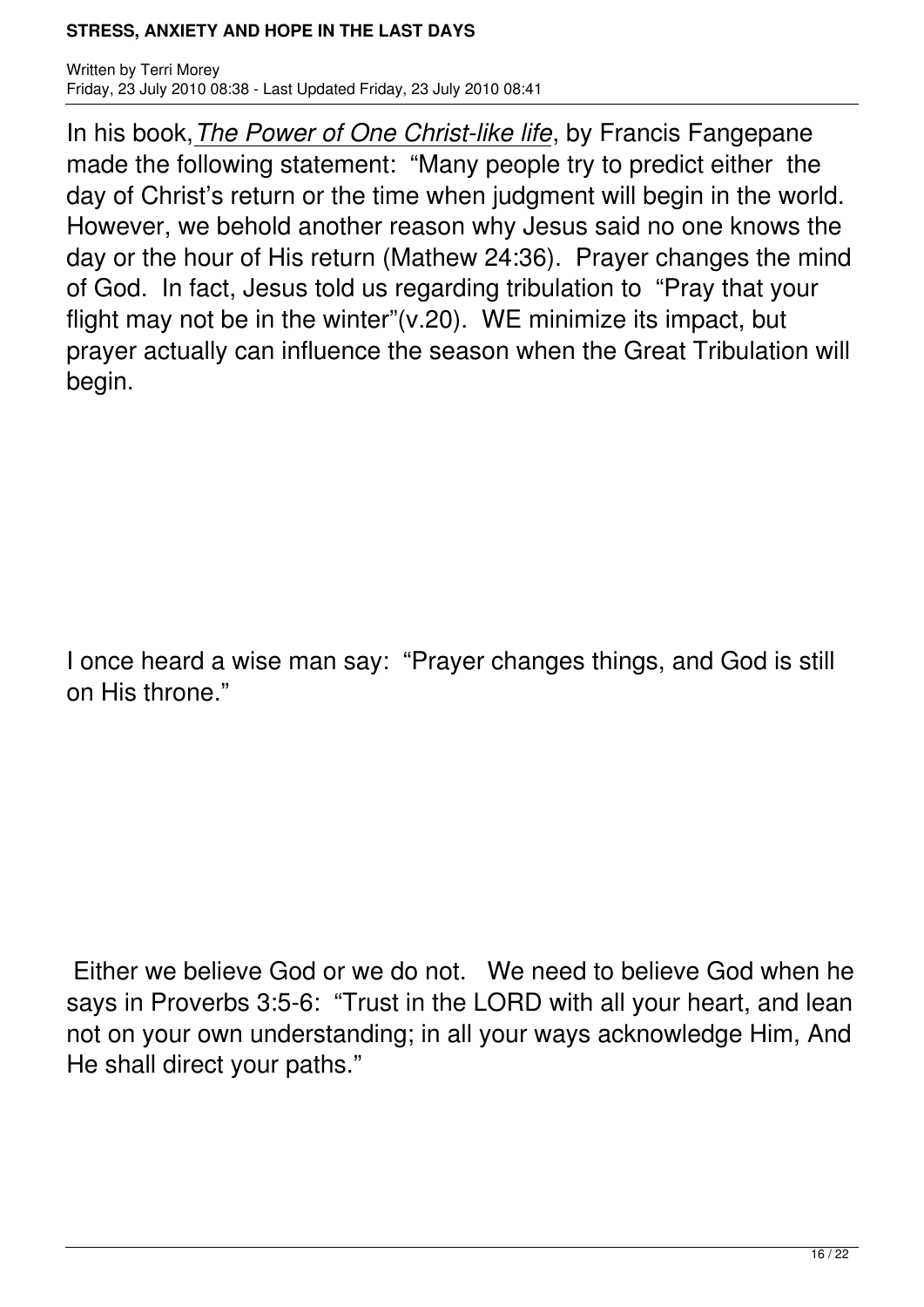Written by Terri Morey Friday, 23 July 2010 08:38 - Last Updated Friday, 23 July 2010 08:41

We do not know the day or the hour, but we must be ready, like the virgins in Matthew 25.

Years ago, I was so influenced by a book which predicting the end that I received the Lord. How incredible, I became a believer and as far as I know many more came to believe because of this book. Yet most of what the writer predicted did not happen in the way or the timing he said. It turned me away from reading prophetic books. Yet, in His word He told me: "Do not despise prophecies." (1

Thessalonians 5:20)

Our witness is to be different, we are the Bible men read. How can we show them a new path when what they see in us is not what the Messiah came to bring?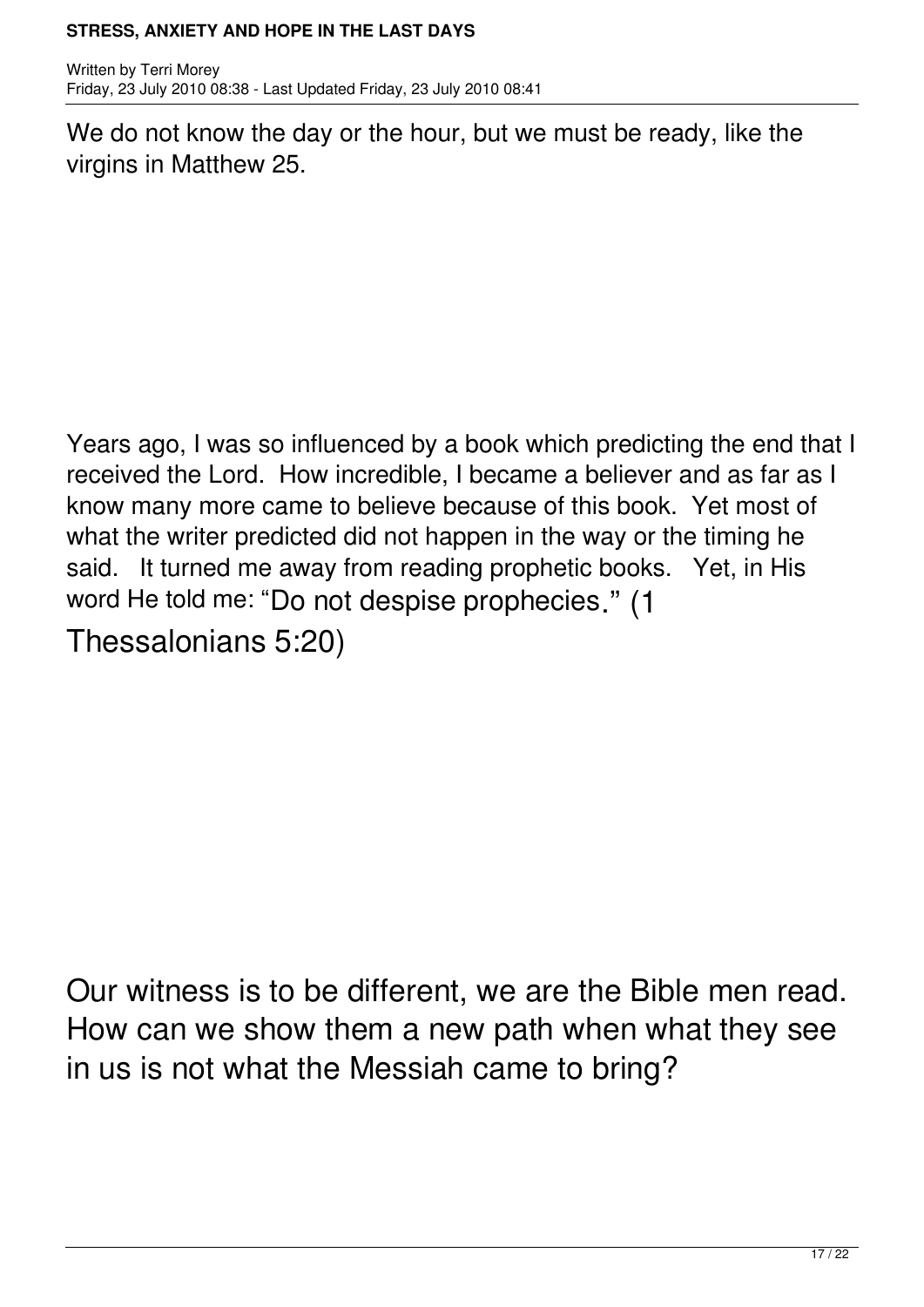Written by Terri Morey Friday, 23 July 2010 08:38 - Last Updated Friday, 23 July 2010 08:41

Because I was set free so dramatically and because I believe many of my brothers and sisters are going through similar things such as I just walked out of I want to pray for each and every one of you who hears or reads this message.

If you are hearing my voice, come forward I want to pray for you to be set free. For me, it happened in an instant, when I realized THE DECISION IS MINE. God was merciful and showed it to me in a dream, and with the dream came the awareness….it is my decision.

In summary of this letter, is the fact that I was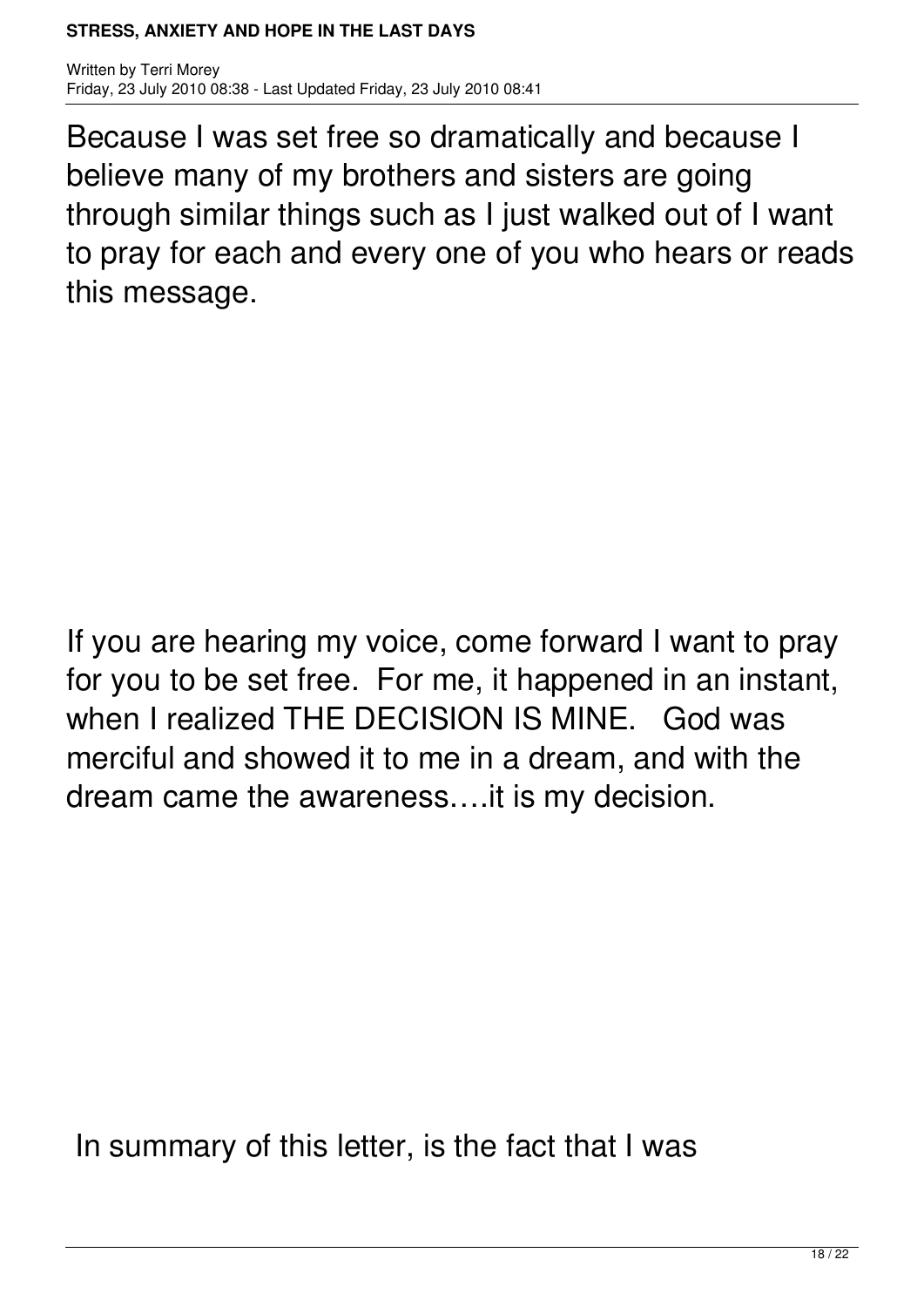Written by Terri Morey Friday, 23 July 2010 08:38 - Last Updated Friday, 23 July 2010 08:41

marvelously healed of my panic disorders, and I was shown in a dream that it is my decision, God has provided all for me. I need to only believe it and accept it and live the life He has planned for me.

I was deeply affected by the Scriptures found in the book of Revelation, and although I have never considered myself a scholar, I can say with all sincerity that my first priority has been to love the Lord and serve Him. In the days ahead, because of His deliverance, what ever comes I can stand on the Word, and be a comfort to the more fearful amongst us. Prayer changes things. If you can be in touch with me I will pray for you.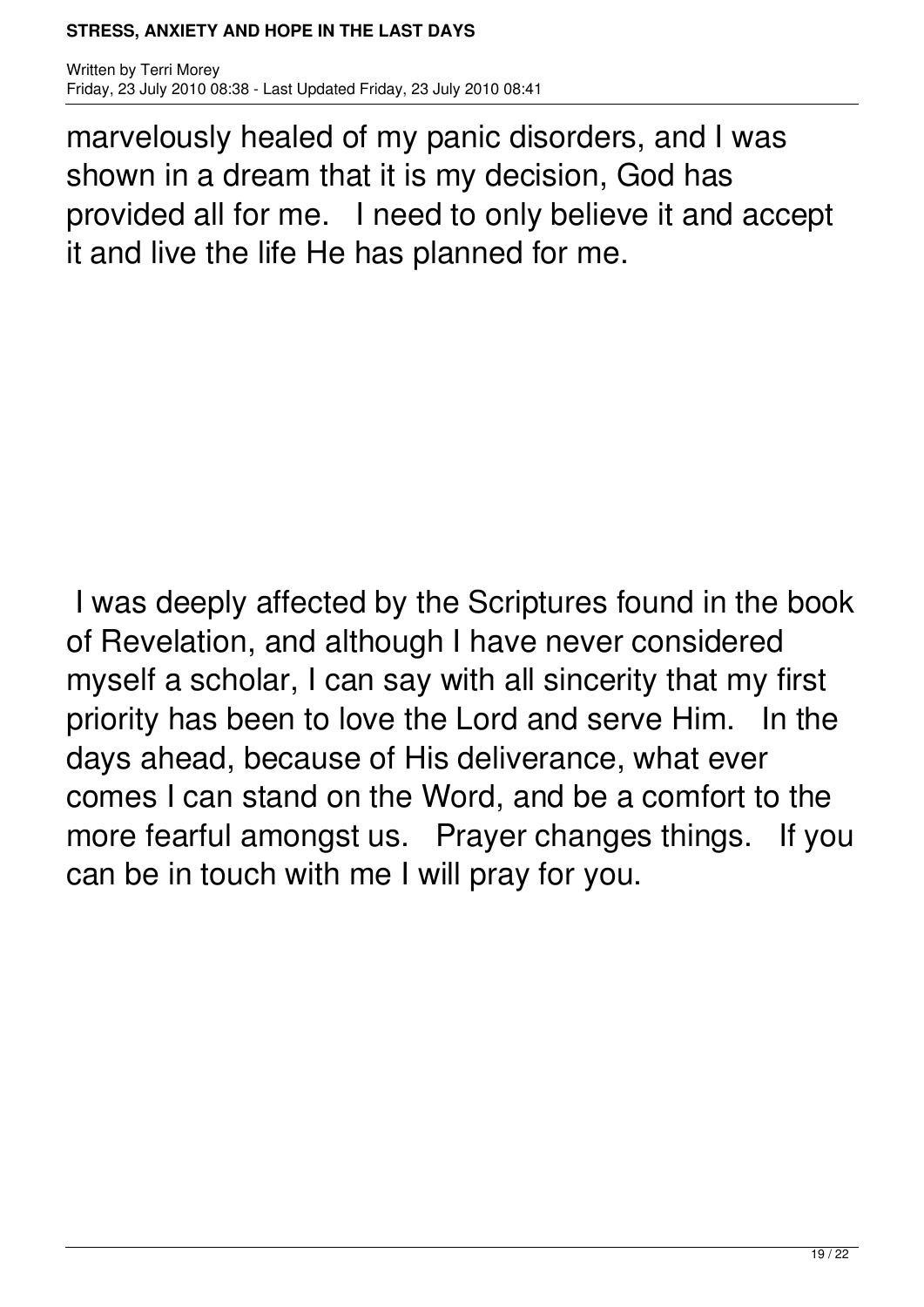Written by Terri Morey Friday, 23 July 2010 08:38 - Last Updated Friday, 23 July 2010 08:41

**The last days, the end times are coming upon us. We can't afford to be controlled by anxiety and stress. We MUST learn to rest in God's hope.** 

 "Be anxious for nothing, but in everything by prayer and supplication, with thanksgiving, let your requests be made known to God; and the peace of God, which surpasses all understanding, will guard your hearts and minds through Christ Jesus."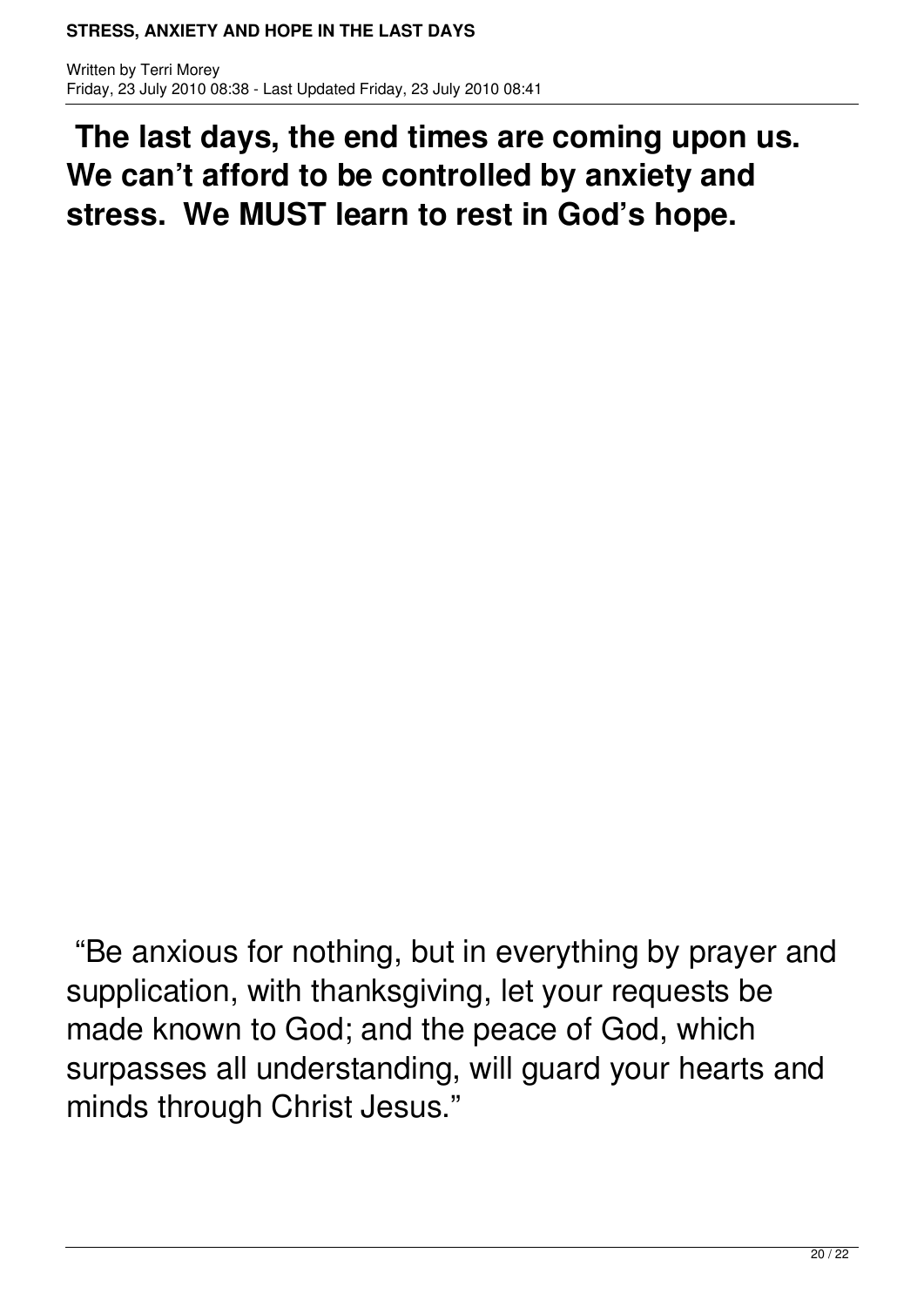Written by Terri Morey Friday, 23 July 2010 08:38 - Last Updated Friday, 23 July 2010 08:41

Philippians 4:6-7

"Cast your burden on the LORD, And He shall sustain you; He shall never permit the righteous to be moved." (Psalms 55:22)